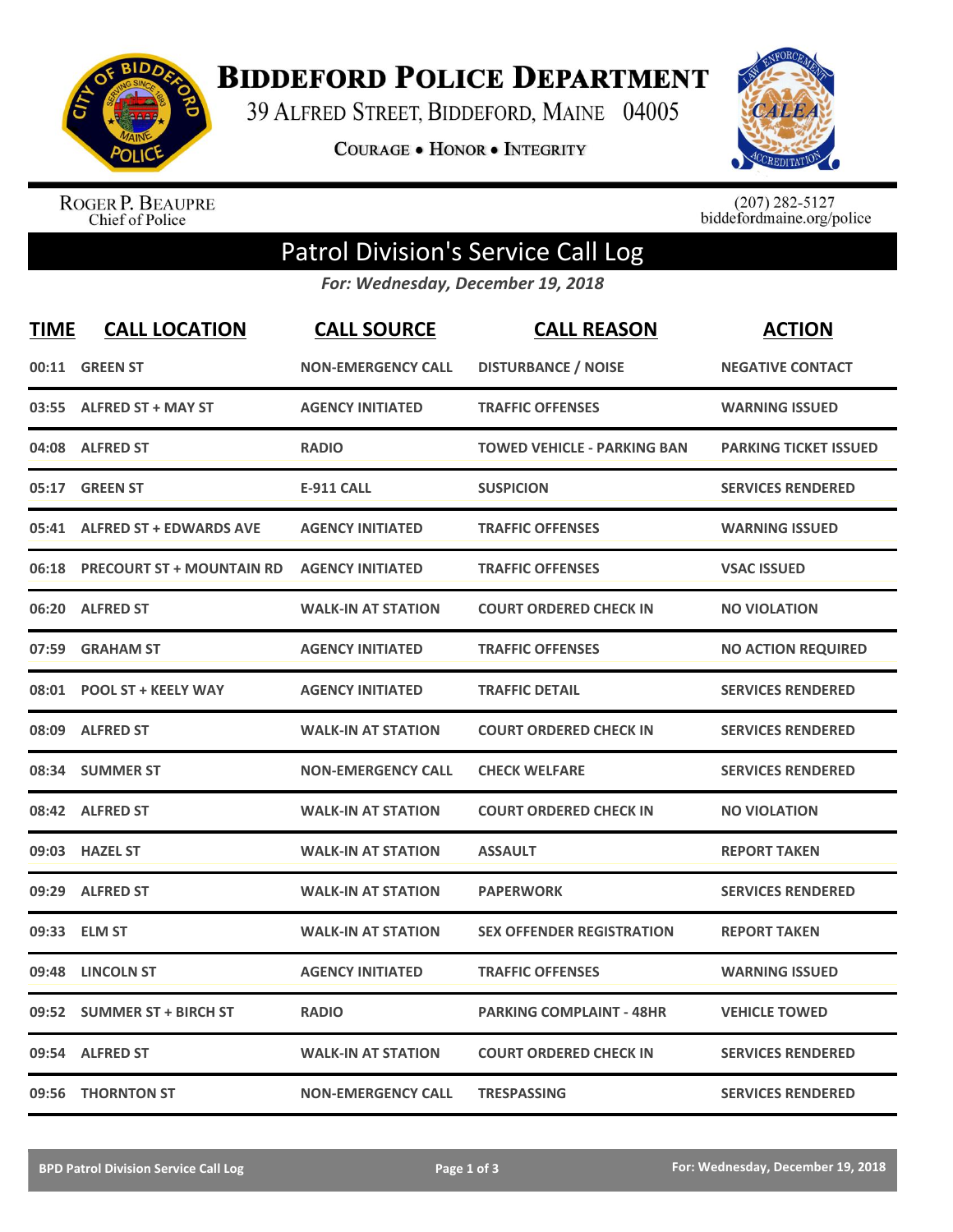| <b>TIME</b> | <b>CALL LOCATION</b>           | <b>CALL SOURCE</b>        | <b>CALL REASON</b>                        | <b>ACTION</b>             |
|-------------|--------------------------------|---------------------------|-------------------------------------------|---------------------------|
|             | 10:03 MEDICAL CENTER DR        | <b>E-911 CALL</b>         | 911 MISUSE                                | <b>NO ACTION REQUIRED</b> |
|             | 10:16 HIGH ST                  | <b>E-911 CALL</b>         | 911 MISUSE                                | <b>NEGATIVE CONTACT</b>   |
|             | 10:44 WATER ST + PIKE ST       | <b>AGENCY INITIATED</b>   | <b>TRAFFIC OFFENSES</b>                   | <b>WARNING ISSUED</b>     |
|             | 11:38 FOSS ST + MAIN ST        | <b>AGENCY INITIATED</b>   | <b>TRAFFIC OFFENSES</b>                   | <b>VSAC ISSUED</b>        |
|             | 12:02 MAIN ST                  | <b>NON-EMERGENCY CALL</b> | ATTEMPTED/THREATENED SUICIDE REPORT TAKEN |                           |
|             | 12:06 SOUTH ST                 | <b>NON-EMERGENCY CALL</b> | <b>THEFT</b>                              | <b>REPORT TAKEN</b>       |
|             | 12:11 WENTWORTH ST             | <b>NON-EMERGENCY CALL</b> | <b>SCAM</b>                               | <b>NEGATIVE CONTACT</b>   |
|             | 12:41 FREEMAN ST               | <b>E-911 CALL</b>         | <b>THEFT</b>                              | <b>REPORT TAKEN</b>       |
|             | 12:57 HILL ST                  | <b>NON-EMERGENCY CALL</b> | <b>JUVENILE OFFENSES</b>                  | <b>REPORT TAKEN</b>       |
|             | 13:10 SULLIVAN ST              | <b>WALK-IN AT STATION</b> | <b>SUSPICION</b>                          | <b>REPORT TAKEN</b>       |
|             | 13:11 ALFRED ST                | <b>WALK-IN AT STATION</b> | <b>COURT ORDERED CHECK IN</b>             | <b>SERVICES RENDERED</b>  |
|             | 13:14 ALFRED ST                | <b>WALK-IN AT STATION</b> | <b>SUSPICION</b>                          | <b>REPORT TAKEN</b>       |
|             | 14:07 ALFRED ST                | <b>WALK-IN AT STATION</b> | <b>COURT ORDERED CHECK IN</b>             | <b>SERVICES RENDERED</b>  |
|             | <b>14:52 MAIN ST</b>           | <b>E-911 CALL</b>         | <b>MENTAL ILLNESS CASES</b>               | <b>SERVICES RENDERED</b>  |
|             | 15:05 CARDINAL LN              | <b>E-911 CALL</b>         | 911 MISUSE                                | <b>WARNING ISSUED</b>     |
|             | 15:19 LAMBERT ST               | <b>NON-EMERGENCY CALL</b> | <b>ANIMAL COMPLAINT</b>                   | <b>SERVICES RENDERED</b>  |
|             | 15:23 ALFRED ST                | <b>WALK-IN AT STATION</b> | <b>COURT ORDERED CHECK IN</b>             | <b>SERVICES RENDERED</b>  |
|             | 15:24 BACON ST + SULLIVAN ST   | <b>NON-EMERGENCY CALL</b> | <b>SUSPICION</b>                          | <b>FIELD INTERVIEW</b>    |
|             | <b>15:28 MEDICAL CENTER DR</b> | <b>WALK-IN AT STATION</b> | <b>ASSAULT</b>                            | <b>REPORT TAKEN</b>       |
|             | <b>15:33 MAIN ST</b>           | <b>AGENCY INITIATED</b>   | <b>BAIL CHECK</b>                         | <b>NO VIOLATION</b>       |
|             | 15:43 MAIN ST + YORK ST        | <b>WALK-IN AT STATION</b> | <b>MENTAL ILLNESS CASES</b>               | <b>SERVICES RENDERED</b>  |
|             | 16:11 ALFRED ST                | <b>WALK-IN AT STATION</b> | <b>COURT ORDERED CHECK IN</b>             | <b>SERVICES RENDERED</b>  |
|             | 16:18 ALFRED ST                | <b>WALK-IN AT STATION</b> | <b>PAPERWORK</b>                          | <b>NO ACTION REQUIRED</b> |
|             | <b>16:33 MARINER WAY</b>       | <b>WALK-IN AT STATION</b> | <b>BURGLARY OF A MOTOR VEHICLE</b>        | <b>REPORT TAKEN</b>       |
|             | <b>16:34 ANDREWS RD</b>        | E-911 CALL                | 911 MISUSE                                | <b>CALL TRANSFERRED</b>   |
|             | 16:53 ALFRED ST                | <b>WALK-IN AT STATION</b> | <b>PAPERWORK</b>                          | <b>PAPERWORK SERVED</b>   |